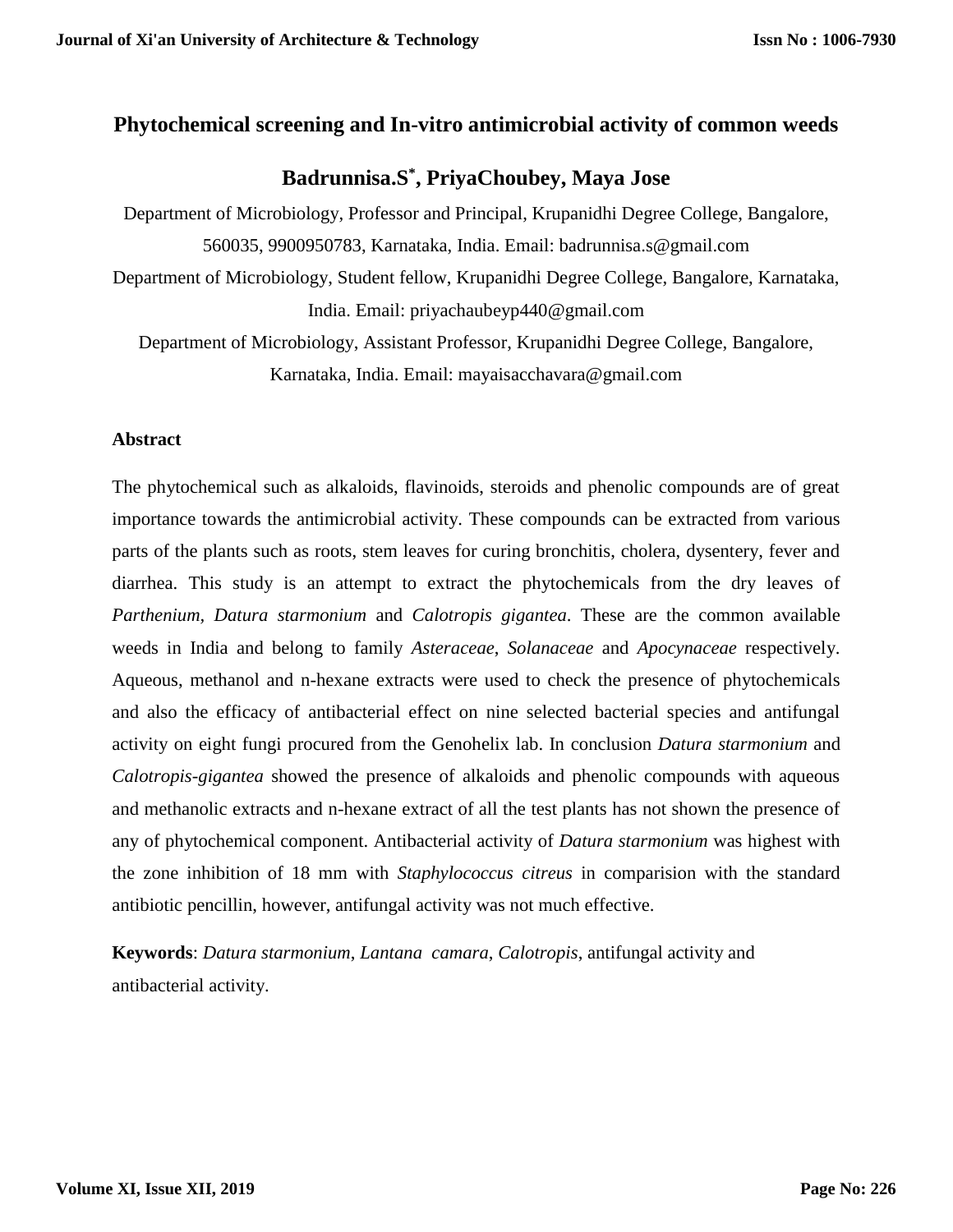### **Introduction**

Ayurveda is the very old medicinal form developed 5000 years ago which deals with both the physical and spiritual health. Ayurveda give importance to herbal medicine and treatments [1]. Many herbal medicines are used like cardamom and cinnamon [2]. In growing countries microorganism are known to cause fundamental diseases**,** offering a serious public health issue in a noteworthy division of the population and was not covered by either official or private health care system [3].

The phytochemicals extracted from plants are of great importance towards antimicrobial activity these are in general secondary metabolites having therapeutic effect on various diseases. The metabolites like steroids, flavonoids, fatty acids, alkaloids, phenolic compounds and tannin are having capability to produce a physiological action on subject. These compounds can be attracted from various parts of the plants such as roots, stem leaves for curing bronchitis, cholera, dysentery, fever and diarrhea [4].

*Parthenium, Datura starmonium* and *Calotropis- gigantea* are the common available weeds in India and belong to family *Asteraceae*, *Solanaceae* and *Apocynaceae* respectively.

*Parthenium* is a rich source of volatile oils, flavonoids, terpenoids, phenolic derivatives and amino acid. The extract of this shows treatment against analgesic, antipyretic and-inflammatory activities [28].Very few studies revealed that this weed can also be used for the useful purposes like a substrate for biosurfactant production [2].

Datura is well known weed for its pharmological actions. The extract of this shows treatment of nervous system, skin infections, dental, infections, toothache and respiratory disorders. However this genus is also used to understand antimicrobial or antibacterial activity and hybridity [29]

*Lantana camara* is a popular medicine used as anti-plasmodic, carminative and antimetic. The extract of this shows treatment against cold, bronchitis, asthma and cough. It is also used as hepatotoxic activities, antifungal, antitumor and analgesic [30]

Calotropis proved to be traditional medicine for lupus, asthma, leprosy, rheumatism, syphilis and eczema (Wealth India 1992), further the properties of this plant extract reported as anticoagulant and antimicrobial activity also [36]. Understanding the background of the medicinal importance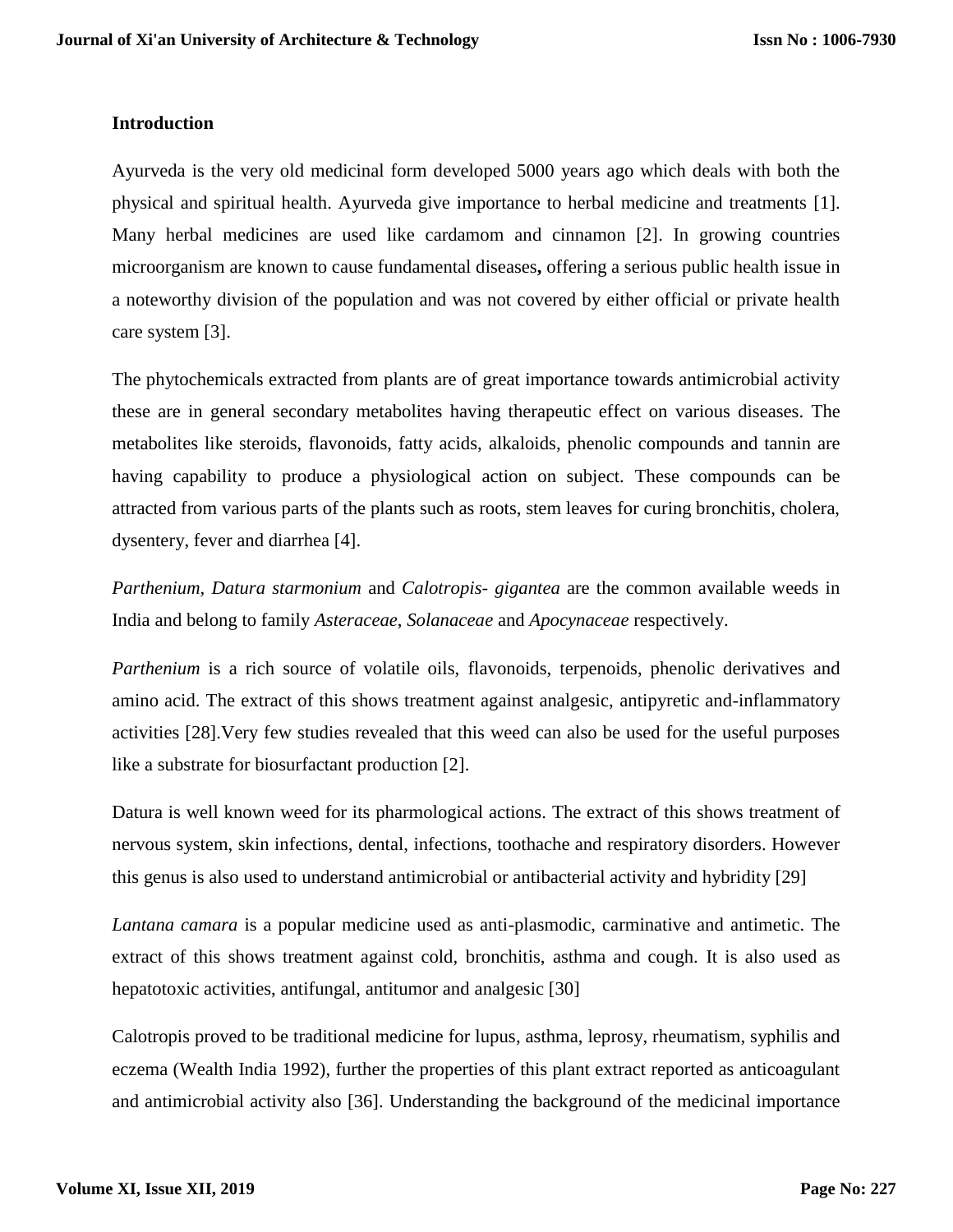of these weeds in the present study attempts to check the efficacy of these plant extracts towards pathogenic bacteria and fungi [31]

#### MATERIALS AND METHODS

The test bacterial species *Bacillus aureus, Staphylococcus aureus, Serratia, Staphylococcus citreus, Bacillus polymyxa, Klebsiella spp., Proteus mirabilis, Salmonella typhi ,Pseudomonas aeruginosa* are procured from Genohelix Biolabs Bangaluru India.Also the fungi used in this study are *Candida albicans, Candida parapsilosis, Cryptococcus, Aspergillus oryzae, Aspergillus flavus, Aspergillus niger, Trichophyton mentageophytes, Penicillium, Trichoderma, and Trichophyton rubrum* procured from the same lab**.** These microbes were maintained on nutrient agar and Sabouraud Dextrose agar slants [1], respectively at 4ºC throughout the study and use as stock culture.

The study plants *Parathenium, Datura starmonium* and *Calotropis-gigantea* were collected from outskirts of Bellary and *Lantana camara* were collected from outskirts of Bangalore.

#### **Aqueous extract**

The leaves of the *Parathenium, Datura starmonium, Lantana camara* and *Calotropis was* brought to the laboratory washed under running tap water and dried in hot air oven at 60 degree Celsius. The dried leaves were powdered using blender and kept for further use.5gm of each powder sample was dissolved in 50ml of distilled water under sterilized condition. The setup is placed in rotatory shaker for 48 to 72 hr and centrifuge for 30 minutes at 5000rpm maintaining a temperature of 40℃.The precipitate was discarded and the supernatant was used for further experiments.

#### **Soxhlet extract**

The soxhlet extraction was carried out for all the samples by filling the thimble with 5gm of dried leaf powder respectively using 50 ml of methanol and n-hexane solvents [12, 13]. The collected extract is stored at 4℃ for further use.

## **Qualitative estimation of phytochemicals**

The following tests were carried out to determine the phytochemical presentation of three extract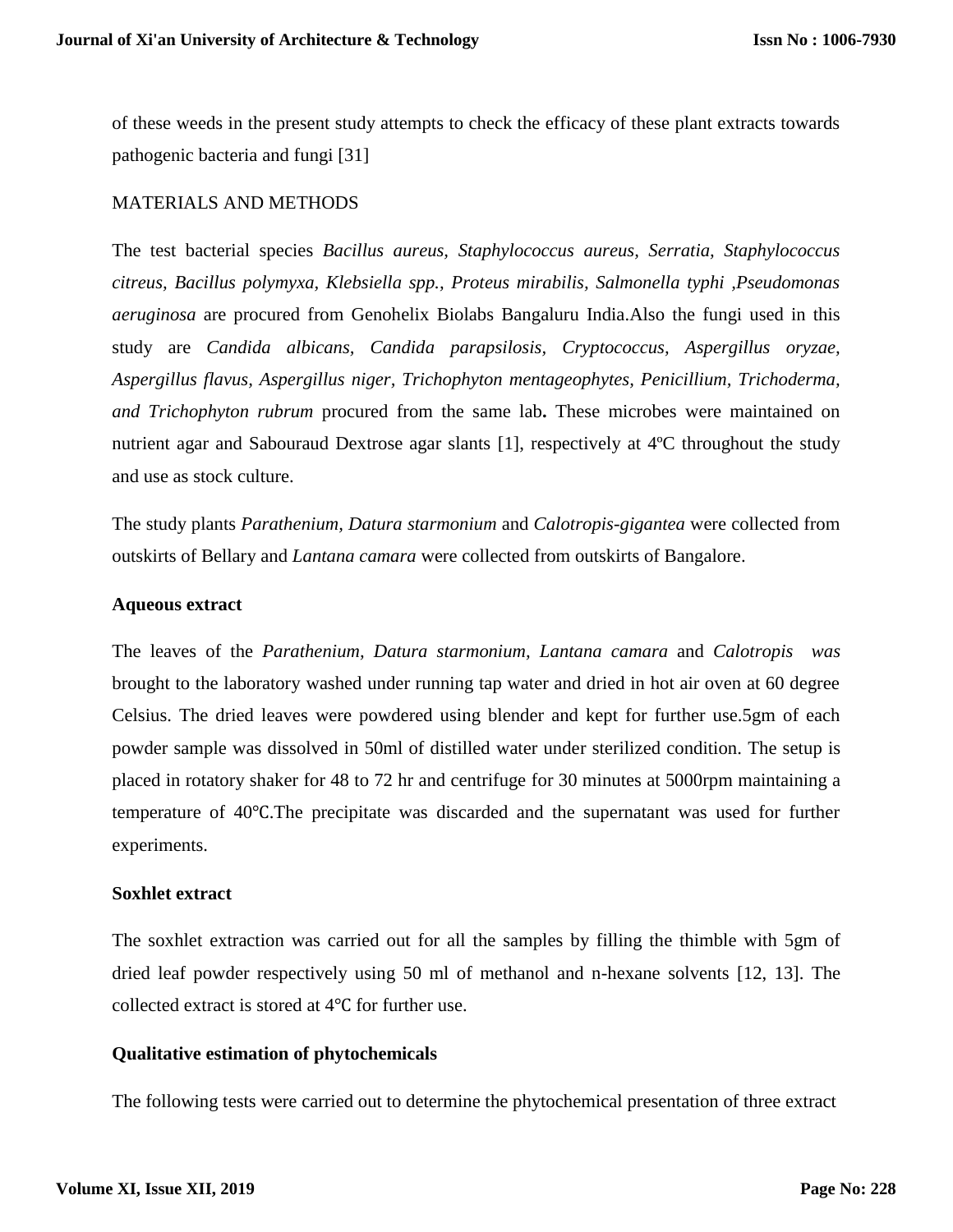**Alkaloids**[14]**:**The total volume of 500microlitre sample contains solvent was allowed to evaporate by heating .**Mayer's test** [1, 15]: This test was carried out by taking 1ml of sample and adding 2 to 3 drops of Mayer's reagent in the walls of the test tube. The presence of alkaloids was confirmed by the appearance of white precipitate in the given sample. **Wagner's test** [15]: 2 to 3 drops of wagner's reagent along with 1ml of sample was added into the test tube. The presence of alkaloids was confirmed by the appearance of reddish brown precipitate in the given sample solution. **Herger's test** [14]: In the test tube 2ml of sample contains 1ml of Herger's reagent. The presence of alkaloids was confirmed by the appearance of yellow precipitate in the given sample. **Dragendroff test** [14]: 2ml of Dragendroff reagent with 1ml of sample was added in the test tube. The presence of alkaloids was confirmed by the appearance of yellow precipitate in the given sample. **Carbohydrate** [14]: The solvent was evaporated by heating 500microlitre of sample and then the dried extract was dissolved in 1ml of distilled water and stored for further use. **Fehling's test** [14]: 1ml of Fehling's [A and B in 1:3] was added in 1ml of boiled sample. The presence of carbohydrate was confirmed by the appearance of red precipitate in the given sample solution. **Bradford test** [14]: On boiling water bath 1ml of Bradford's reagent with 1ml of sample was allowed to boil for about 2-3 minutes. The appearance of carbohydrate was confirmed by the appearance of red precipitate in the given sample. **Benedict's test** [14]: On boiling water bath Benedict reagent and 0.5ml of both the sample was heated for minutes. The presence of yellow/orange/green/red, color in the sample. **Foam test** [14]: In a measuring cylinder 50gm of extract is diluted with distilled water and the volume is made up to 20ml by shaking well for 15minutes. The presence of saponin was confirmed by the layer of foam. **Millon's test** [14]: Take 2ml of sample and Millon's reagent. White precipitate gives positive result for proteins. **Biuret test** [14]: In 2ml of sample few drops of 1% CUSO<sup>4</sup> Solution, 1ml of 95% ethanol and alcoholic KOH pellets were added. The presence of protein was confirmed by the appearance of pink color in ethanol layer. **Ninhydrin test** [16]: 2drops of Ninhydrin's reagent was added in 2ml of sample. The presence of amino acid was confirmed by the appearance of purple color in the given sample. **Phytosterol test** [14, 15]:500 microlitre of sample was evaporated by heating; the dried extract is used for the test, Libermann-Buuchards method. Dissolved sample in 2ml of acetic acid-anhydride and 2 drops of concentrated was added in the test tube. The change in the color indicates presence of phytosterols. **Ferric chloride** [13, 15]: 5% Fecl<sub>3</sub> solution was added to the extract and is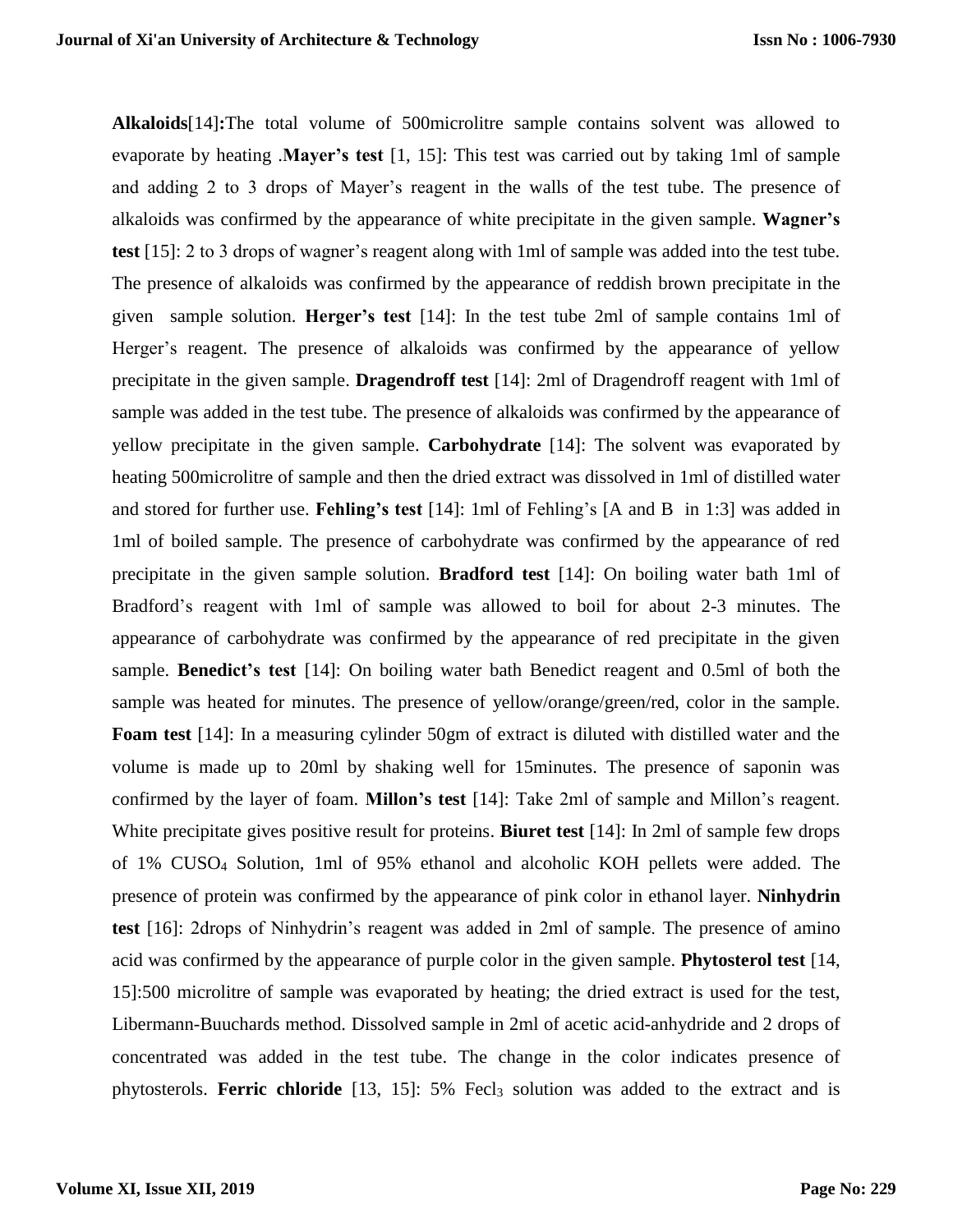dissolved in 5ml of distilled water. The presence of phenol was confirmed by the appearance of green color. **Lead acetate** [14]: Add 3ml of 10% Lead acetate to 1ml of aqueous solution to dried sample. The appearance of white precipitate is indicative of presence of phenols. **Alkaline reagent** [14, 16]: Add 10% NaOH to aqueous solution to dried sample. The Appearance of yellow fluorescence is a positive test for flavonoids. **Magnesium and HCl** [14, 16]: Add 5ml alcohol to dried extract. Add a few magnesium ribbons followed by drop wise addition of HCl. The color changes from pink to crimson in positive test. **Gum and mucilage** [14]: Take 500 microliter of sample and evaporate the solvent by heating method. Add 10 ml of distilled water and 25ml of absolute alcohols .The presence of gum was confirmed by the appearance of white precipitate.

#### **Antibacterial assay [1, 16]**

Mueller Hinton agar plates were prepared. On the underside of the Petri plates four markings are made. The homogenous inoculum of bacteria was made and swabbed on the agar media. Sterile cork-borers (3mm diameter) were used to get wells bored-under aseptic condition. Subsequently 25 µl of extract was pipette into the respective wells. A standard disc was placed as a reference. Control on the previously marked position [17]. Diffusion of the extracts is allowed by keeping the plates at room temperature for 30minutes and then kept for incubation at 37°C for 24 hours.

## **Antifungal assay [18]**

This was done by using well diffusion method. Sabouraud Dextrose agar plates were prepared as per the given composition, autoclaved, poured into sterile petri dishes and allowed to solidify. The plates were labeled with the names of all the fungal strains under aseptic condition. On the underside of the Petri plates four marking were made: three marks for three respective solvent extracts, and one for antifungal disc. A loop full of the selected strain of fungi maintained at 4°C was taken and inoculated into 10 ml of sterile saline solution. Using sterile cotton swab, the suspension was swabbed over sterile pre-cooled plates in order to get lawn growth. The plates were then allowed to dry for 30sec. All fungal plates were maintained at room temperature. The wells were bored into respective marking with the help of sterile cork borer. Extracts were pipetted into the wells (25 µl) and at in room temperature. Antimicrobial test for purified extract was carried out using same procedure.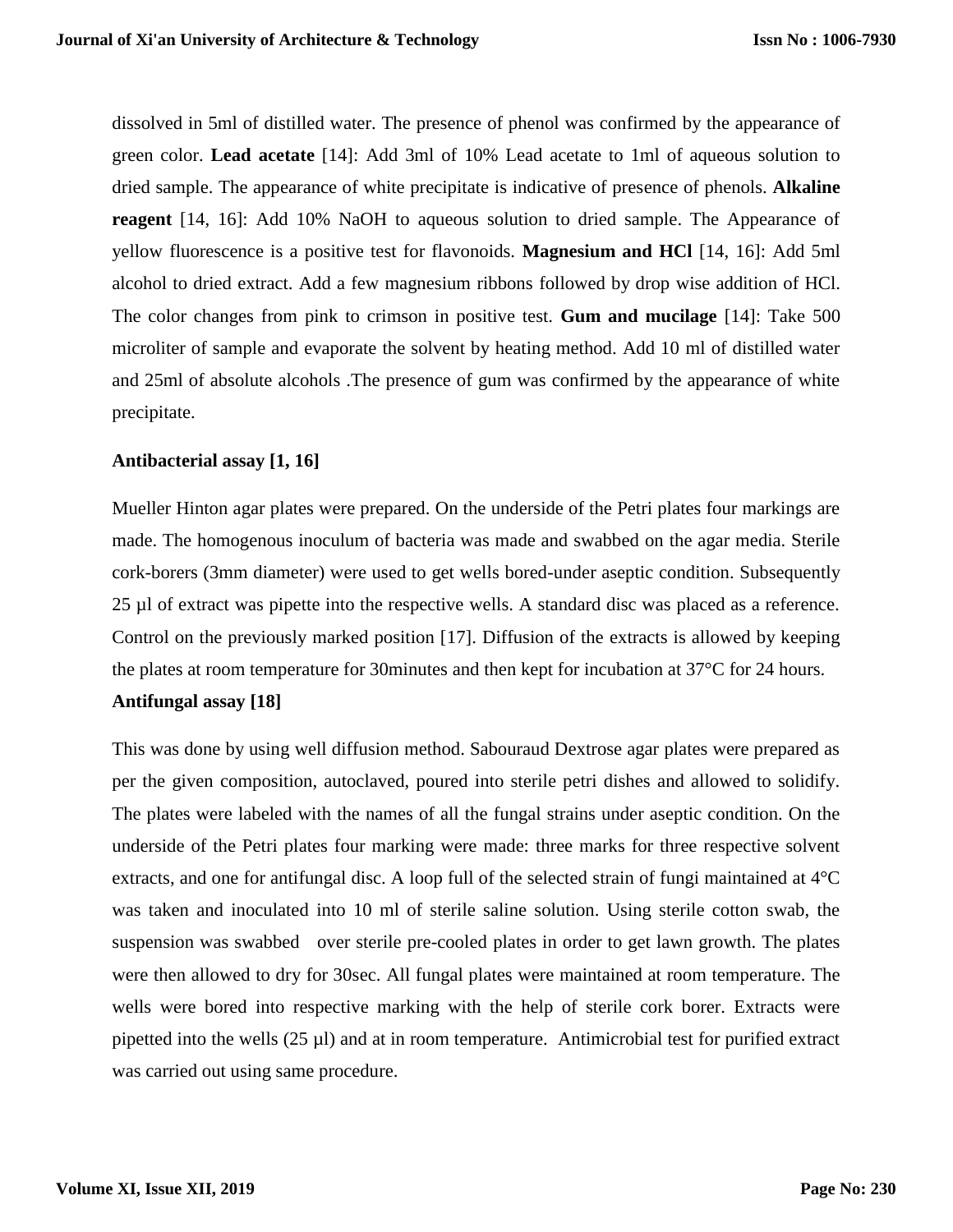#### **Results**

### **Qualitative estimation of phytochemicals**

The n-hexane extracts of all the test plants has not shown the presence of any of the phytochemicals. The aqueous and methanol extracts of *Datura starmonium* showed the presence of alkaloids, carbohydrates, proteins and phenolic components (Table.1). Aqueous and methanol extracts of *Parathenium* was positive for alkaloids, carbohydrates, sterols and phenolic compounds (Table.1). Whereas methanol extracts of *Lantana camara* was positive for alkaloids, carbohydrates, sterols and phenolic compounds and the aqueous extracts showed positive only to carbohydrates, sterols and phenols (Table.1). Both the aqueous and methanol extracts of *Calotropis-gigantea* was positive only for carbohydrates, sterols and phenolic compounds (Table.1).

#### **Antibacterial assay**

Aqueous, methanol and n-hexane extracts of all the four test plants used to check its antibacterial efficacy for the chosen nine bacteria. An antibiotic Penicillin was considered as the standard or control. The highest inhibition zone of 17 mm observed with *Staphylococcus citreus,* whereas the methanol extracts of *Datura starmonium* showed 18.9 mm for the same bacteria. However other test organism has shown the inhibition zone less than 17mmwith Penicillin and the *Datura starmonium* (Table.2). Out of three extracts obtained from four plants the n-hexane extract not shown any inhibition zone for any of the test organism.

## **Antifungal assay**

The highest antifungal activity observed with the penicillin standard with the inhibition zone of 37 mm followed by the aqueous extracts of lantana camera with 12 mm inhibition zone [Table. 3]. The results of antifungal activity are not as promising as the bacterial activity [Table. 2 and 3)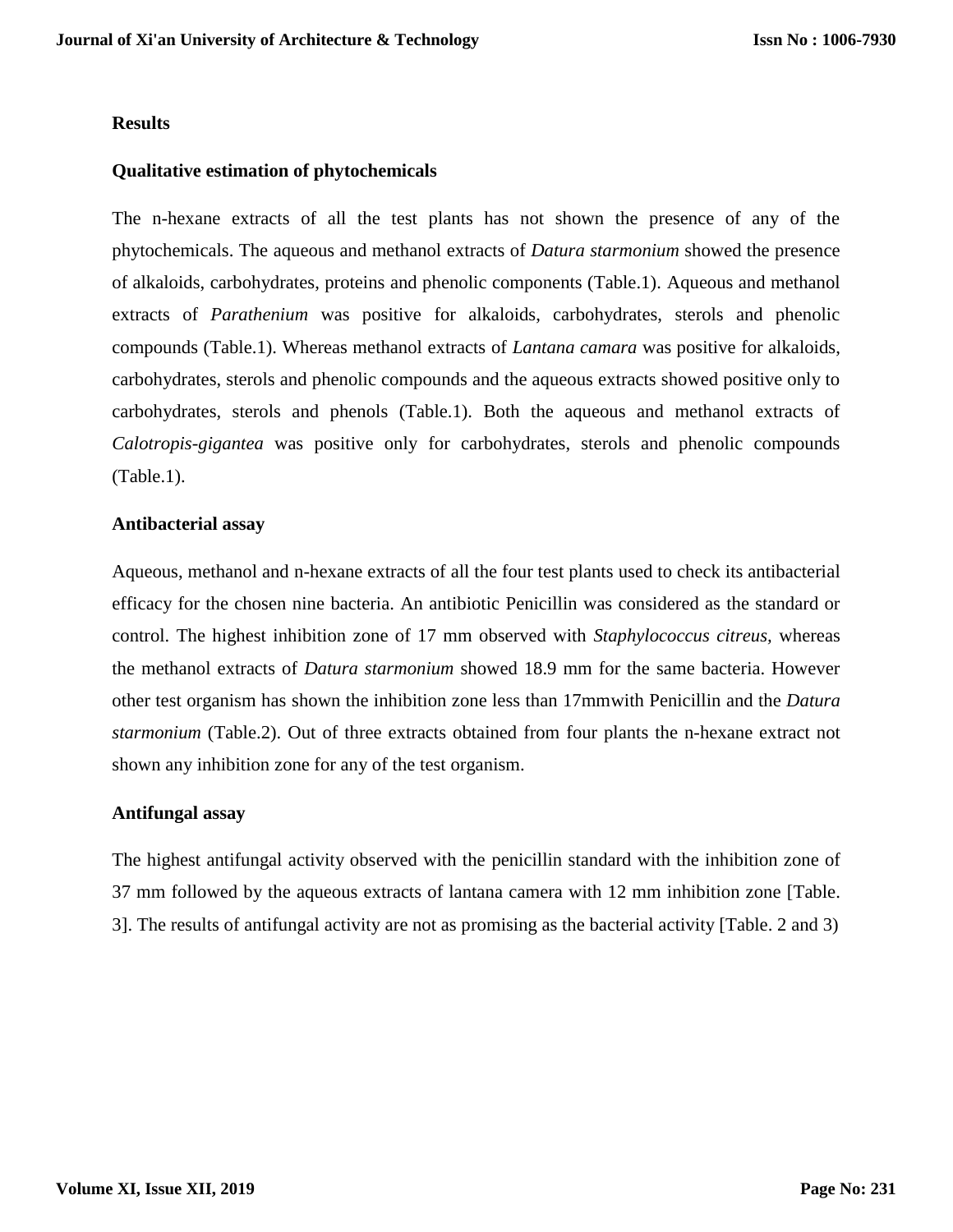## **Table 1: Phytochemical analysis of plant extract**

|                  | Plants name              |                          |                           |                          |                          |                           |                          |                          |                           |                          |                          |                          |
|------------------|--------------------------|--------------------------|---------------------------|--------------------------|--------------------------|---------------------------|--------------------------|--------------------------|---------------------------|--------------------------|--------------------------|--------------------------|
| <b>TESTS</b>     | Datura                   |                          |                           | Parthenium               |                          |                           | Lantana                  |                          |                           | Calotropis               |                          |                          |
|                  | $\mathbf{A}$             | $\mathbf{M}$             | $\boldsymbol{\mathrm{H}}$ | $\mathbf{A}$             | $\mathbf{M}$             | $\boldsymbol{\mathrm{H}}$ | $\overline{A}$           | $\mathbf{M}$             | $\boldsymbol{\mathrm{H}}$ | $\mathbf{A}$             | M                        | H                        |
| Mayer's          | $\ddot{}$                | $\overline{a}$           | $\overline{a}$            | $\overline{\phantom{a}}$ | $\frac{1}{2}$            | $\blacksquare$            | $\overline{a}$           | $\ddot{}$                | $\overline{a}$            | $+$                      | $\overline{\phantom{0}}$ | $\overline{a}$           |
| Wagner's         | $\ddot{}$                | $\ddot{}$                | $\overline{a}$            | $+$                      | $+$                      | $\overline{\phantom{a}}$  | $\overline{\phantom{0}}$ | $+$                      | $\overline{a}$            | $\ddot{}$                | $+$                      | $\overline{\phantom{0}}$ |
| Herger's         | $\ddot{}$                | $\overline{a}$           | $\frac{1}{2}$             | $\overline{a}$           | $\overline{a}$           | $\overline{\phantom{a}}$  | $\overline{a}$           | $\qquad \qquad +$        | $\overline{a}$            | $\ddot{}$                | $+$                      | $\overline{\phantom{a}}$ |
| Dragendroff's    | $\ddot{}$                | $\overline{a}$           | $\frac{1}{2}$             | $\overline{a}$           | $\frac{1}{2}$            | $\overline{\phantom{a}}$  | $\overline{a}$           | $\overline{a}$           | $\frac{1}{2}$             | $\ddot{}$                | $\frac{1}{2}$            | $\overline{a}$           |
| Molish           | $\overline{\phantom{a}}$ | $\ddot{}$                | $\overline{a}$            | $\blacksquare$           | $\ddot{}$                | $\blacksquare$            | $+$                      | $+$                      | $\frac{1}{2}$             | $\overline{a}$           | $\blacksquare$           | $\overline{\phantom{0}}$ |
| Felhing's        | $\ddot{}$                | $\overline{a}$           | $\blacksquare$            | $\overline{a}$           | $\overline{a}$           | $\blacksquare$            | $\overline{a}$           | $\overline{a}$           | $\overline{a}$            | $\overline{\phantom{0}}$ | $\overline{\phantom{a}}$ | $\overline{a}$           |
| Barfoed's        | $\overline{\phantom{a}}$ | $\overline{\phantom{a}}$ | $\overline{\phantom{m}}$  | $\overline{\phantom{a}}$ | $\overline{\phantom{0}}$ | $\overline{\phantom{a}}$  | $\overline{a}$           | $\overline{\phantom{0}}$ | $\overline{\phantom{a}}$  | $\overline{a}$           | $\overline{\phantom{a}}$ | $\blacksquare$           |
| <b>Benedicts</b> | $\ddot{}$                | $\ddot{}$                |                           | $\ddot{}$                | $\ddot{}$                | $\blacksquare$            | $+$                      | $\ddot{}$                | $\overline{a}$            | $\overline{a}$           | $\overline{a}$           | $\blacksquare$           |
| Foam             | $\overline{a}$           | $\overline{a}$           | $\overline{a}$            | $\overline{\phantom{a}}$ | $\overline{a}$           | $\blacksquare$            | $\overline{a}$           | $\overline{a}$           | $\overline{a}$            | $\overline{a}$           | $\blacksquare$           | $\overline{\phantom{0}}$ |
| Millon's         | $\ddot{}$                | $\ddot{}$                | $\overline{a}$            | $\overline{a}$           | $\overline{a}$           | $\overline{\phantom{0}}$  | $\overline{a}$           | $\overline{a}$           | $\overline{a}$            | $\overline{a}$           | $\blacksquare$           | $\overline{a}$           |
| <b>Biuret</b>    | $\overline{a}$           | $\overline{a}$           | $\overline{a}$            | $\overline{a}$           | $\overline{a}$           | $\overline{a}$            | $\overline{a}$           | $\overline{a}$           | $\overline{a}$            | $\overline{a}$           | $\frac{1}{2}$            | $\overline{a}$           |
| Ninhydrine       | $\overline{\phantom{a}}$ | $\overline{a}$           | $\blacksquare$            | $\overline{a}$           | $\overline{a}$           | $\overline{\phantom{a}}$  | $\overline{a}$           | $\overline{\phantom{0}}$ | $\frac{1}{2}$             | $\overline{a}$           | $\frac{1}{2}$            |                          |
| Sterol           | $\overline{a}$           | $\overline{a}$           | $\overline{a}$            | $+$                      | $\overline{a}$           | $\overline{\phantom{0}}$  | $+$                      | $+$                      | $\overline{a}$            | $+$                      | $+$                      | $\overline{a}$           |
| Ferric chloride  | $\ddot{}$                | $\ddot{}$                | $\overline{a}$            | $+$                      | $^{+}$                   | $\overline{\phantom{0}}$  | $+$                      | $\qquad \qquad +$        | $\overline{a}$            | $+$                      | $+$                      | $\overline{\phantom{0}}$ |
| Leadacetate      | $+$                      | $\overline{\phantom{0}}$ | $\overline{a}$            | $\overline{\phantom{a}}$ | $\frac{1}{2}$            | $\overline{\phantom{a}}$  | $\overline{\phantom{0}}$ | $\overline{\phantom{0}}$ | $\overline{\phantom{m}}$  | $\overline{a}$           | $\overline{\phantom{a}}$ | $\overline{\phantom{0}}$ |
| Alkaline         | $\overline{\phantom{a}}$ | $\overline{a}$           | $\overline{a}$            | $\overline{\phantom{a}}$ | $\frac{1}{2}$            | $\overline{\phantom{a}}$  | $\overline{a}$           | $\overline{a}$           | $\overline{a}$            | $\overline{a}$           | $\overline{\phantom{a}}$ | $\overline{\phantom{0}}$ |
| Mg &HCl          | $\overline{a}$           | $\overline{a}$           | $\blacksquare$            | $\overline{a}$           | $\frac{1}{2}$            | $\blacksquare$            | $\overline{a}$           | $\overline{a}$           | $\overline{a}$            | $\overline{a}$           | $\overline{a}$           | $\overline{a}$           |
| Gum $&$          | $\overline{a}$           | -                        | $\overline{\phantom{0}}$  | $\overline{\phantom{a}}$ | $\overline{\phantom{a}}$ | $\overline{\phantom{a}}$  | $\overline{\phantom{a}}$ | $\overline{\phantom{a}}$ | $\overline{\phantom{a}}$  | $\overline{a}$           | $\overline{\phantom{a}}$ | $\overline{a}$           |
| mucilage         |                          |                          |                           |                          |                          |                           |                          |                          |                           |                          |                          |                          |
| Oils             | $\overline{\phantom{0}}$ | $\overline{a}$           | $^{+}$                    | $\overline{\phantom{a}}$ | $\overline{\phantom{0}}$ | $^{+}$                    | $\overline{a}$           | $\overline{a}$           | $+$                       | $\overline{a}$           | $\overline{\phantom{a}}$ | $\ddot{}$                |

**A-Aqueous, M-Methanol, H-n-Hexane,(+)Presence,(-)Absence**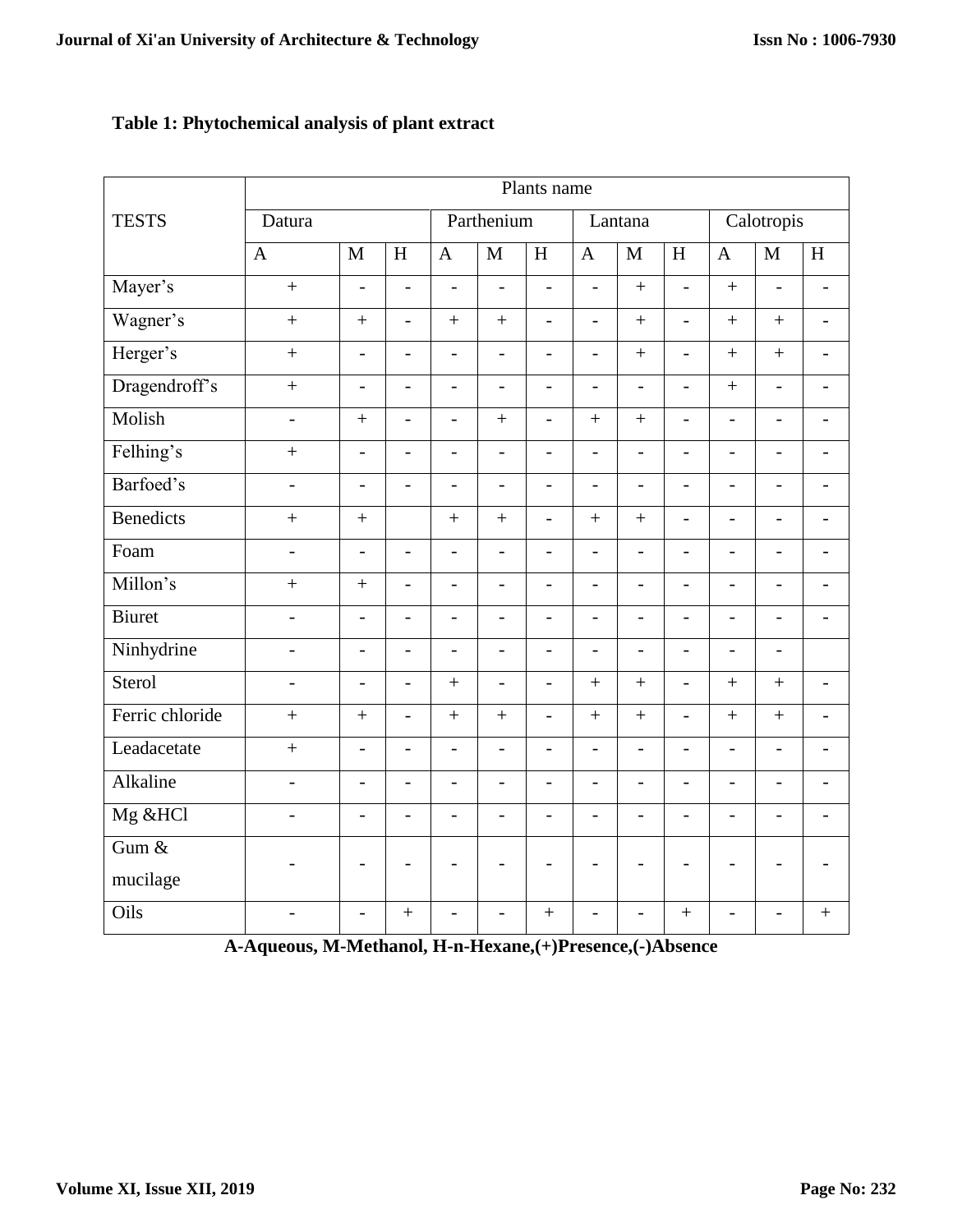| <b>Plant name</b>               | <b>Solvent</b> | a                        | $\mathbf b$              | $\overline{C}$           | D                            | E               | $\mathbf f$              | J                        | $\mathbf h$              | I                        |
|---------------------------------|----------------|--------------------------|--------------------------|--------------------------|------------------------------|-----------------|--------------------------|--------------------------|--------------------------|--------------------------|
| <b>Standard</b><br>(Penicillin) |                | 16                       | 17                       | 9                        | 9                            | 9               | 15                       | 10                       | 11                       | 8                        |
|                                 | Aqueous        | $\overline{\phantom{a}}$ | $\overline{\phantom{0}}$ | -                        | $\overline{a}$               | $\overline{a}$  | $\overline{\phantom{0}}$ | $\overline{\phantom{0}}$ | 7,7                      | $\overline{\phantom{0}}$ |
| Parthenium                      | Methanol       | 6,7                      | 6,6                      | 7,7                      | $\qquad \qquad \blacksquare$ | -               | $\overline{\phantom{0}}$ | $\overline{\phantom{0}}$ | $\overline{\phantom{0}}$ | 6,7                      |
|                                 | Hexane         | $\overline{\phantom{a}}$ | $\overline{\phantom{0}}$ | $\overline{a}$           | $\overline{\phantom{0}}$     |                 | $\overline{\phantom{0}}$ | $\overline{\phantom{0}}$ | $\overline{\phantom{0}}$ | $\overline{\phantom{0}}$ |
| <b>Daturastarmonium</b>         | Aqueous        | 8,7                      | -                        | 11,9                     | -                            |                 |                          | 7,7                      |                          | 9,7                      |
|                                 | Methanol       | 16,16                    | 18,19                    | 15,15                    | 9,10                         | 7,10            | -                        | 8,8                      | $\overline{\phantom{0}}$ | 14,14                    |
|                                 | Hexane         | 7,6                      | $\overline{\phantom{0}}$ | 11,8                     |                              |                 |                          | -                        | -                        | 7,10                     |
| Lantana camara                  | Aqueous        | $\overline{\phantom{a}}$ | -                        | $\overline{\phantom{0}}$ | $\overline{\phantom{0}}$     |                 | $\overline{a}$           | $\overline{\phantom{0}}$ | $\overline{\phantom{0}}$ | $\overline{\phantom{0}}$ |
|                                 | Methanol       | 9,9                      | 6,6                      | 9,8                      | 8,8                          | 7,8             | $\overline{\phantom{0}}$ | 6,7                      | 10,11                    | 10,11                    |
|                                 | Hexane         | 7,7                      | $\overline{\phantom{0}}$ | 11,8                     | $\overline{\phantom{0}}$     | $\overline{a}$  | $\overline{\phantom{0}}$ | $\overline{\phantom{0}}$ | $\overline{\phantom{0}}$ | 7,6                      |
| Calotropis<br>gigantean         | Aqueous        | $\overline{\phantom{a}}$ | $\overline{\phantom{0}}$ | $\overline{\phantom{0}}$ | $\overline{a}$               | $\overline{a}$  | $\overline{a}$           | $\overline{\phantom{0}}$ | $\overline{\phantom{0}}$ | $\qquad \qquad -$        |
|                                 | Methanol       | 6,6                      | 7,7                      | 7,9                      | 7,7                          | $\qquad \qquad$ | -                        | 9,7                      | $\qquad \qquad -$        | 6,7                      |
|                                 | Hexane         | -                        |                          | -                        |                              |                 |                          |                          |                          | -                        |

**Table 2: Antibacterial activity of extracts against selected bacteria**

*a) Staphylococcus aureus, b) Staphylococcus citreus, c) Bacillus aureus, d) Pseudomonas aeruginosa, e) Proteus mirabilis, f) Salmonella typhi, g) Klebsiella, h) Serratia, spp., i) Bacillus polymyxa,*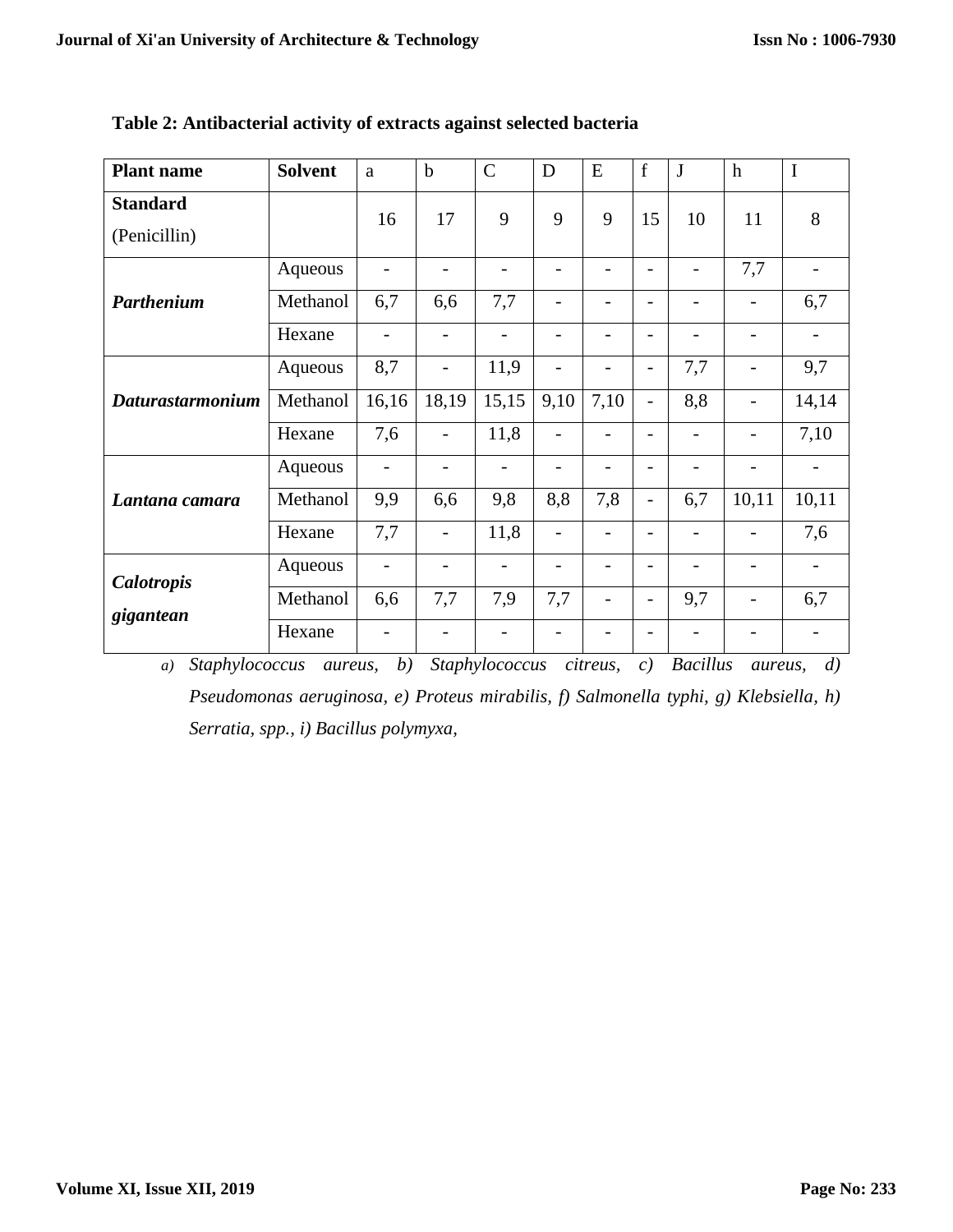| <b>Plant name</b>            | <b>Solvent</b> | a                        | B                        | $\mathcal{C}$  | d                        | E              | F                        | G                        | $\mathbf h$ | $\mathbf I$              |
|------------------------------|----------------|--------------------------|--------------------------|----------------|--------------------------|----------------|--------------------------|--------------------------|-------------|--------------------------|
| <b>Standard</b> (Penicillin) |                | 37                       | 23                       | 10             | 19                       | $\overline{a}$ |                          | 10                       | 16          |                          |
|                              | Aqueous        | $\overline{\phantom{0}}$ | $\overline{\phantom{0}}$ | 7,6            | $\overline{\phantom{0}}$ | 8,7            | 8,9                      |                          | 7,7         | 7,8                      |
| PartheniumHysterophorus      | Methanol       | 6, 5                     | -                        | -              | -                        | 7,7            | -                        |                          | 6,6         | -                        |
|                              | Hexane         |                          |                          |                |                          |                |                          |                          |             |                          |
|                              | Aqueous        |                          |                          |                | 6,6                      |                |                          |                          |             |                          |
| Daturastarmonium             | Methanol       | 6,4                      | 7,5                      | 4,6            | $\overline{\phantom{0}}$ | 8,8            | $\overline{\phantom{a}}$ | $\overline{\phantom{a}}$ | 12,14       |                          |
|                              | Hexane         |                          | $\overline{a}$           |                |                          | $\overline{a}$ |                          |                          |             |                          |
|                              | Aqueous        | 12,12                    | 7,7                      | 8,9            | 7,7                      | 7,9            | 13,9                     | 6,7                      |             |                          |
| Lantana camara               | Methanol       |                          |                          |                |                          |                |                          |                          | 8,7         | 8,7                      |
|                              | Hexane         |                          | -                        |                |                          | $\overline{a}$ |                          |                          |             | $\overline{\phantom{0}}$ |
|                              | Aqueous        | -                        | $\overline{a}$           | $\overline{a}$ |                          | $\overline{a}$ |                          | $\qquad \qquad$          | 10,9        | $\overline{a}$           |
| Calotropis gigantean         | Methanol       | 6,7                      | 6,6                      | 5,6            | 8,8                      | 7,6            |                          |                          |             |                          |
|                              | Hexane         |                          |                          |                |                          |                |                          |                          |             |                          |

**Table 3: Antifungal activity of extracts against selected fungi**

*a)Candida albicans, b)Candida parapsilosis, c)Cryptococcus, d)Aspergillusoryzae, e)Aspergillusflavus, f)Aspergillusniger, g)Trichophytonmentageophytes, h)Penicillium, Trichoderma, and i)Trichophytonrubrum*

## **Discussion**

India's most of the population uses herbs/plant extracts towards illness, even though the presence of modern medicine such as allopathy is predominant but traditional approach towards human health is still having a great importance all over the world [16, 19].Currently the attention of resercher's towards alternative treatment for bacterial and fungal infection has increased due to the trend of antibacterial and antifungal resistance drugs. Plant sources have been provided to be an effective raw material for the extraction of new drugs [15, 16]. The studies also have been reported that these extracts have the active principles available in diluted form which reduces the consequences of overdoses [20]. Previous studies reported that the plants like *Parathenium, Datura starmonium* and *Calotropis-gigantea* have toxic properties and several side effects including inflammation, hepatotoxicity etc., [21, 22]. However small doses were nontoxic when tested on sheep [23], the authors also stated that the aqueous suspension of toxic plants will not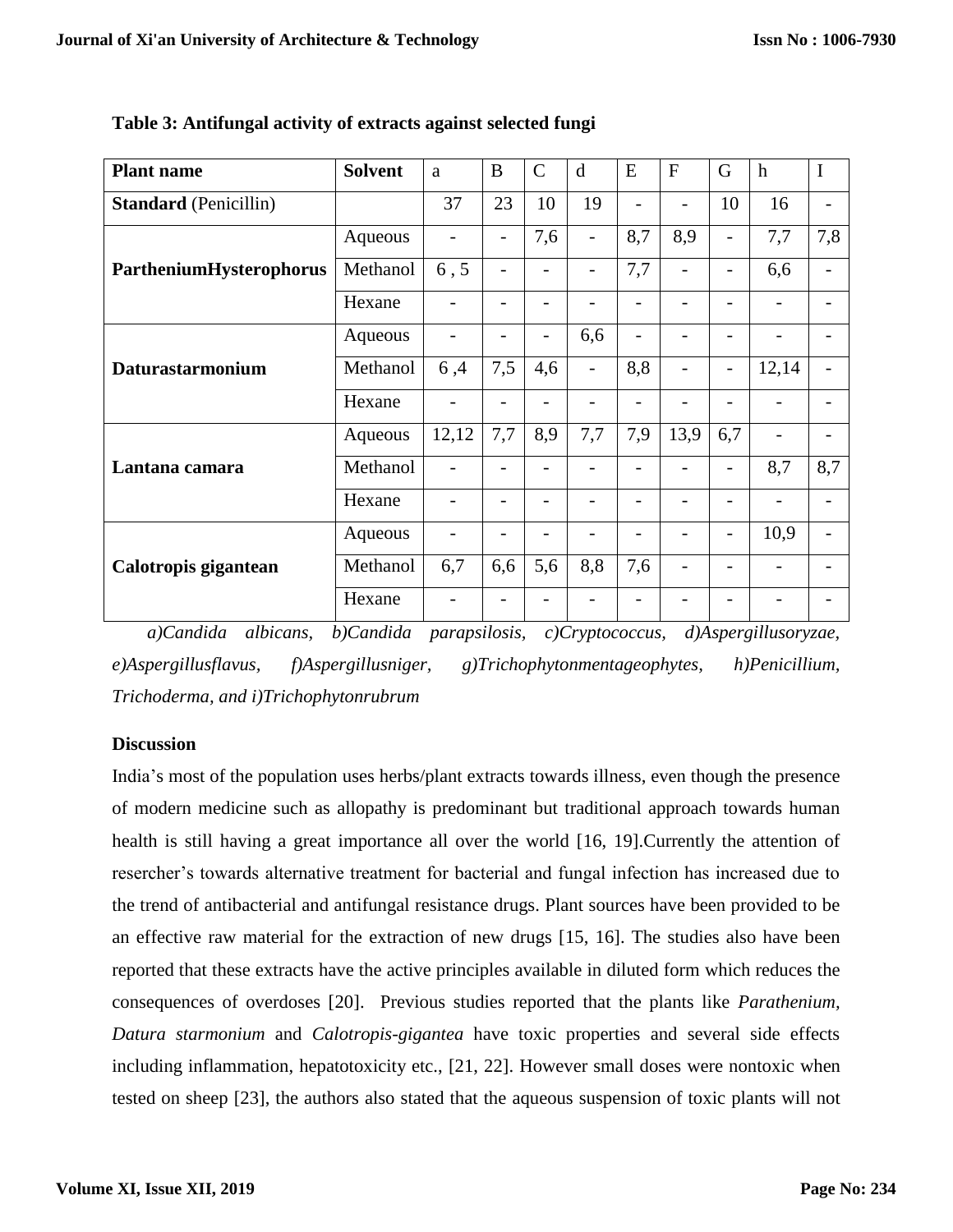produce any toxicity and can be used safely for therapeutic purposes at specific studied doses [23, 24]. Further report on latex of *Calotropis-gigantea* in 2016 reveals that this plant is having a rich component with the medicinal property for the application in cardiac muscle issues [25]. The present study selected four study plants *Parathenium, Lantana Camera, Datura starmonium* and *Calotropis-gigantea* for the extraction of antimicrobial component. The study observes that all the selected four plant extracts indicated the antibacterial and antifungal activity on test organisms differently depending upon the type of the solvent used for the extraction. In connection to this the earlier studies reported that the type of solvent and its composition plays an important role in separating the phytochemicals responsible for antimicrobial activity [self ref]. The plants always have a potential to produce or synthesize the secondary metabolites such as alkaloids, saponins, flavonoids etc which is responsible for antibacterial activity [14, 15]. This study reveals the presence of alkaloids, carbohydrates, saponins and flavonoids in aqueous and methanol extracts (Table-1). However these all components are absent in n-hexane extract, in comparison with the study report of Hussain et al., showing the n-hexane extracts of *Calotropisgigantea* were negative for any of the phytochemical content [22].

In the current study, the methanol extract of *Datura starmonium* was very effective against all the five test bacteria but the aqueous extract was useful only against three bacterial species and was inactive against *E.coli* and *A.niger.* The zone of inhibition for the test bacteria ranging from 8 mm to 16 mm for methanol extracts (Table 2). In comparison with reported zone of inhibition 2 to 2.6 cm for *E.coli, S. aureous, B. subtiles* (ref). However, the antifungal study was not much effective (Table 3) in comparision with the bacteria. Whereas the aqueous extract of both *Lantana camara* and *Parthenium hysterophorous* was found effective only against *A.niger*. The methanol extract of *Parthenium hysterophorous* and *Lantana camara* was effective only against *S.aureus* and *B.subtilis* with the zone of inhibition ranging from 7 mm to 9mm (Table-2). Methanol extract of *calotropis gigantea* and *parthenium hysterophorous*was inactive against *E.coli.* The aqueous extract of both the plants were inactive against *S.aureus* also. But the methanol extracts of both plants were effective against *S.aureus.* Other scholers also have indicated the leaf and latex extracts of *Calotropis gigantea* was active with four selected pathogenic bacteria and six important resistant fungi [26], apart from this the methanolic extract of yet an another study was positive to *Salmonella typhi* and *E.Coli* along with gram negative bacteria [24]. According to Gomahetal., 2014 the organic solvent and aqueous extracts of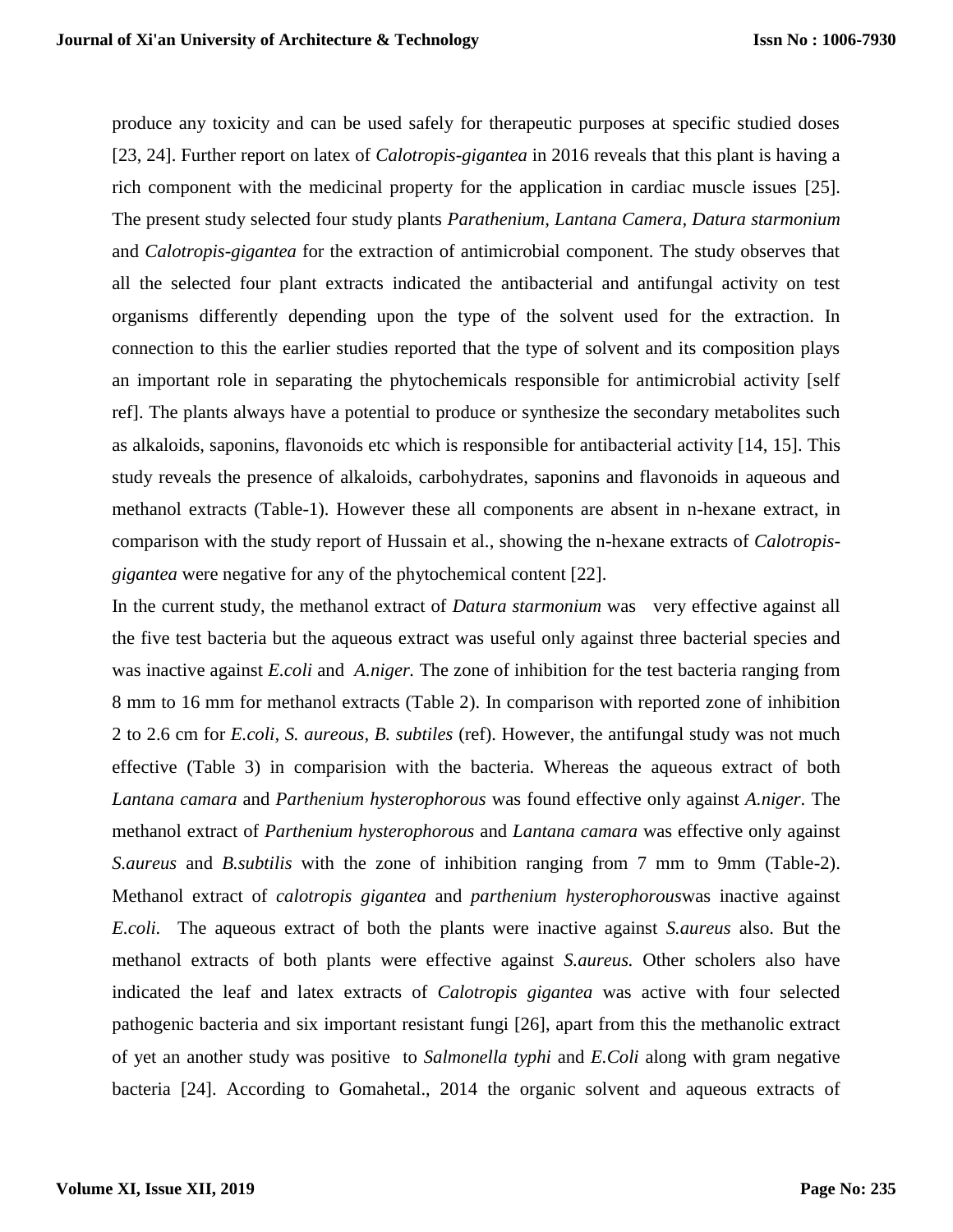*Calotropis* was proved to be effective against Yeast species and few gram negative bacteria [27]. yet an another study conducted in 2018 shows positive for *E.coli* but negative or no inhibition to *P.aeruginosa.*

## **Conclusion**

The four test plant even though toxic in nature but can be very useful towards medical importance, the study shows the presence of alkaloids, flavonoids and phenolic compounds in aqueous and methanolic extracts whereas the phytochemical compounds are absent in n-hexane extract. The antibacterial effect of *Datura stramonium* was highest compare to the other plant extracts, further study on quantitative estimations on phytochemicals and the standardization of the concentration of extract required for maximum zone of inhibition is required.

## **Acknowledgement**

The authors express their sincere gratitude to The Management, Krupanidhi Group of Institutions for supporting the work through Krupanidhi Research Incubator Centre (K-RIC) under Krupanidhi Degree College and the Research Mentor, Dr. Siddharth Misra, Accendere, CL Educate Ltd.

## **References**

- 1. Parekh J, Chanda S. In vitro antimicrobial activity and phytochemical analysis of some Indian medicinal plants. Turkish Journal of Biology. 2007 Apr 9;31(1):53-8.
- 2. Katerere DR, Eloff JN. Anti-bacterial and anti-oxidant activity of Hypoxishemerocallidea (Hypoxidaceae): can leaves be substituted for corms as a conservation strategy South African Journal of Botany. 2008 Nov 1;74 (4):613-6.
- 3. Swarupa V, Ravishankar KV, Rekha A. Plant defense response against Fusariumoxysporum and strategies to develop tolerant genotypes in banana. Planta. 2014 Apr 1;239(4):735-51.
- 4. Vanitha A, Vijayakumar S, Ranjitha V, Kalimuthu K. Phytochemical screening and Antimicrobial activity of wild and tissue cultured plant extracts of Tylophoraindica. Asian Journal of Pharmacy and Pharmacology. 2019;5(1):21-32.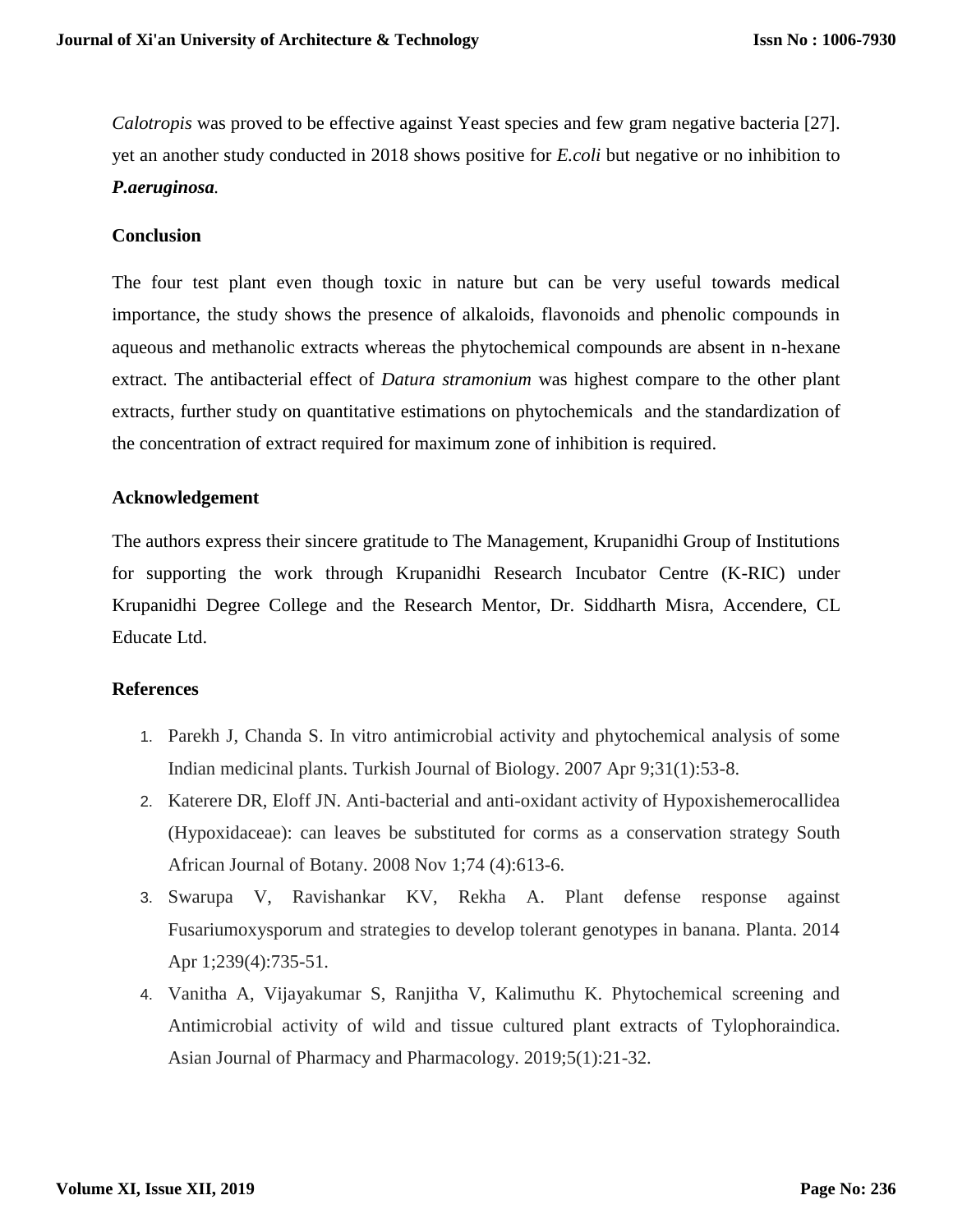- 5. AlizadehBehbahani B, Shahidi F. Melissa officinalis essential oil: Chemical compositions, antioxidant potential, total phenolic content and antimicrobial activity. Nutrition and Food Sciences Research. 2019 Jan 15;6(1):17-25.
- 6. Prabha SP, Karthik C, Chandrika SH. Phytol–A biosurfactant from the aquatic weed Hydrillaverticillata. Biocatalysis and agricultural biotechnology. 2019 Jan 1;17:736-42.
- 7. Devaraj, Sabarinathan, et al. "Bioprocess optimization and production of biosurfactant from an unexplored substrate: Partheniumhysterophorus." *Biodegradation* (2019): 1-10.
- 8. Rajewski AC, Elkins KB, Henry A, Van Eck J, Litt A. In vitro plant regeneration and Agrobacterium tumefaciens–mediated transformation of Daturastramonium (Solanaceae). Applications in Plant Sciences. 2019 Feb;7(2):e01220.
- 9. Nayyar MS, Hanif MA, Mjaeed MI, Ayub MA, Rehman R. Datura. InMedicinal Plants of South Asia 2020 Jan 1 (pp. 207-216). Elsevier.
- 10. Pradhan MR, Dwivedi LK. Changes in contraceptive use and method mix in India: 1992– 92 to 2015–16. Sexual & Reproductive Healthcare. 2019 Mar 1;19:56-63.
- 11. ANDES LJ, LI Y, SRINIVASAN M, ROLKA DB, GREGG E. 1651-P: Diabetes Incidence among Medicare Beneficiaries, 2001-2014.
- 12. Abubakar AS, Abdullahi MH, Mu'azu B, Mohammed SG, Yahaya SU, Bello TT. EVALUATION OF SICKLE POD (Sennaobtusifolia L) ACCESSIONS IN THE SUDAN SAVANNA ZONE OF NIGERIA. FUDMA JOURNAL OF SCIENCES-ISSN: 2616-1370. 2019 Jul 5;3(2):52-7.
- 13. Fortier CA, Cintron MS, Peralta D, Von Hoven T, Fontenot K, Rodgers JE, Delhom C. A Comparison of the Accelerated Solvent Extraction Method to the Soxhlet Method in the Extraction of Cotton Fiber Wax. AATCC Journal of Research. 2019 Jan 1;6(1):15-20.
- 14. Orhan N. Juniperus Species: Features, Profile and Applications to Diabetes. InBioactive Food as Dietary Interventions for Diabetes 2019 Jan 1 (pp. 447-459). Academic Press.
- 15. Kanagavalli U, Priya L, Shobana R. The comparative preliminary phytochemical investigation, TLC analysis and antioxidant activity of different solvent extracts of Boerhaviadiffusa Linn. International Journal of Research in Pharmaceutical Sciences. 2019 Jan 5;10(1):245-56.
- 16. Badrunnisa S, RamanathPai V. Antibacterial Activity of Eucalyptus Tereticornis and PsidiumGuajava on Bacillus Thurangenisis, Bacillus Cereus and Pseudomonas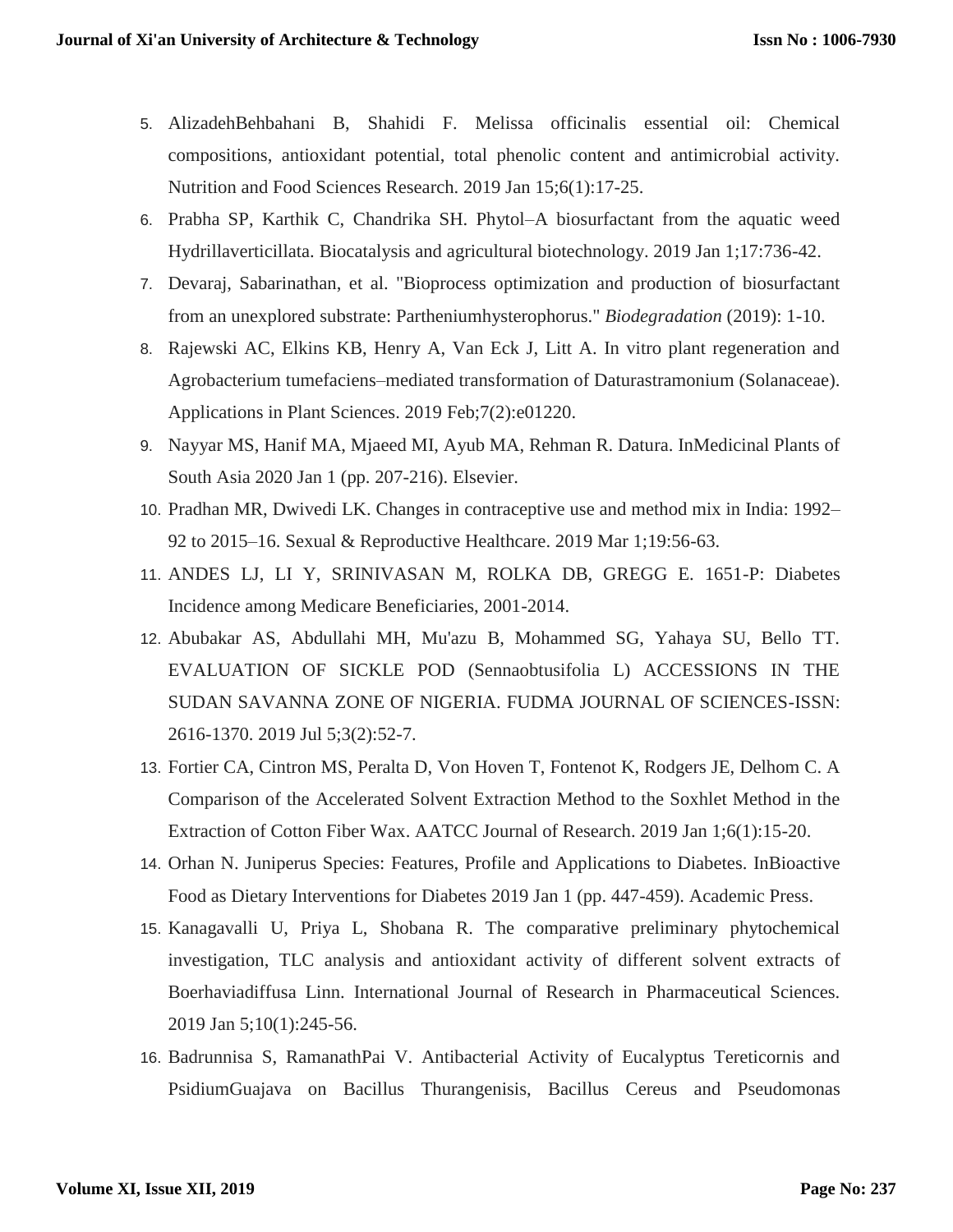Aeruginosa Isolated From Used Industrial Coolant. World Journal of Pharmacy and Pharmaceutical Sciences. 2017 Jun 23;6(9):1071-83.

- 17. Ng KR, Lyu X, Mark R, Chen WN. Antimicrobial and antioxidant activities of phenolic metabolites from flavonoid-producing yeast: Potential as natural food preservatives. Food chemistry. 2019 Jan 1;270:123-9.
- 18. Intra J, Sarto C, Mazzola S, Fania C, Tiberti N, Brambilla P. In Vitro Activity of Antifungal Drugs AgainstTrichophytonrubrum and Trichophytonmentagrophytes spp. by E-Test Method and Non-supplemented Mueller–Hinton Agar Plates. Mycopathologia. 2019 Aug 15;184 (4):517-23.
- 19. Nimesh S. HERBAL DRUG IS BETTER THAN ALLOPATHIC DRUG IN THE TREATMENT OF RHEUMATOID ARTHRITIS.
- 20. Mali RP, Rao PS, Jadhav RS. A Review on Pharmacological Activities of CalotropisProcera. Journal of Drug Delivery and Therapeutics. 2019 Jun 15;9(3-s):947- 51.
- 21. Bajwa AA, Wang H, Chauhan BS, Adkins SW. Effect of elevated carbon dioxide concentration on growth, productivity and glyphosate response of parthenium weed (Partheniumhysterophorus L.). Pest management science. 2019 Mar 10.
- 22. Nguyen T, Bajwa AA, Navie S, O'donnell C, Adkins S. Parthenium weed (Partheniumhysterophorus L.) and climate change: the effect of CO 2 concentration, temperature, and water deficit on growth and reproduction of two biotypes. Environmental Science and Pollution Research. 2017 Apr 1;24(11):10727-39.
- 23. Awaad AA, Alkanhal HF, El-Meligy RM, Zain GM, Adri VD, Hassan DA, Alqasoumi SI. Anti-ulcerative colitis activity of Calotropisprocera Linn. Saudi Pharmaceutical Journal. 2018 Jan 1;26(1):75-8.
- 24. Kinda PT, Guenné S, Compaoré M, Bayala B, Ciobica A, Belemtougri R, Kiendrebéogo M. Toxicological characterization and central nervous system effects of Calotropisprocera Ait. aqueous extracts in mice. Asian Pacific Journal of Tropical Medicine. 2019 Jul 1;12(7):329.
- 25. Ouedraogo GG, Ilboudo S, Ouedraogo N, Ouedraogo S, Diallo D, Guissou PI. PHYTOCHEMICAL STUDY AND CARDIOVASCULAR TOXIC EFFECTS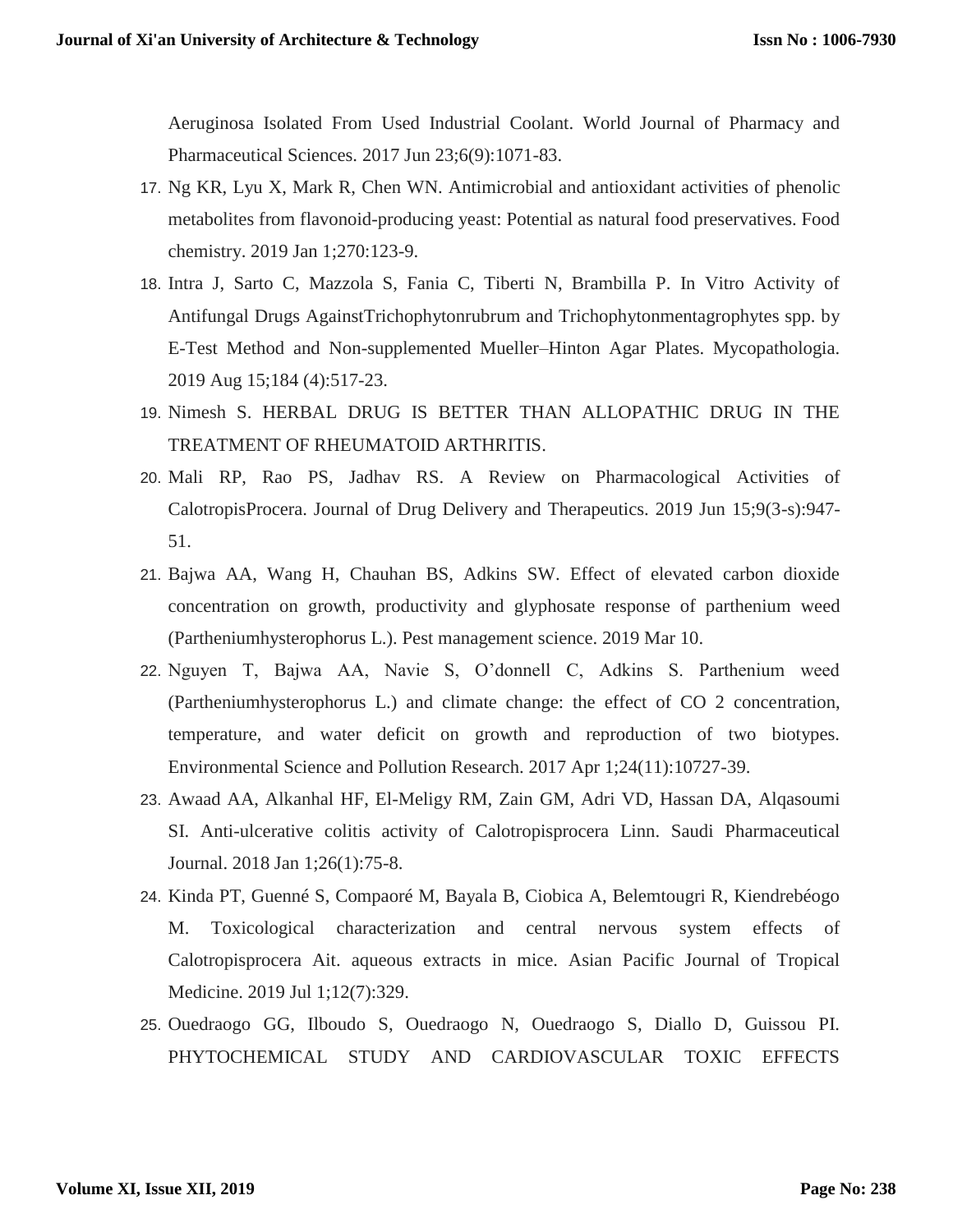INVESTIGATION OF ROOT BARKS POWDER AND EXTRACTS FROM CALOTROPIS PROCERA (AIT.) R. BR.

- 26. Fatima H, Khan K, Zia M, Ur-Rehman T, Mirza B, Haq IU. Extraction optimization of medicinally important metabolites from DaturainnoxiaMill.: an in vitro biological and phytochemical investigation. BMC complementary and alternative medicine. 2015 Dec;15(1):376.
- 27. Dang HA, Zsolnai A, Kovacs M, Bors I, Bonai A, Bota B, SzaboFodor JU. In vitro interaction between fumonisin B1 and the intestinal microflora of pigs. Pol. J. Microbiol. 2017 Jan 1;66:245-50.
- 28. Lakshmi C, Srinivas CR. Parthenium the terminator: An update. Indian dermatology online journal. 2012 May;3(2):89.
- 29. Soni P, Siddiqui AA, Dwivedi J, Soni V. Pharmacological properties of Datura stramonium L. as a potential medicinal tree: an overview. Asian Pacific journal of tropical biomedicine. 2012 Dec 1;2(12):100
- 30. Bashir S, Jabeen K, Iqbal S, Javed S, Naeem A. Lantana camara: Phytochemical Analysis and Antifungal Prospective. Planta Daninha. 2019;37.
- 31. Aliyu RM, Abubakar MB, Kasarawa AB, Dabai YU, Lawal N, Bello MB, Fardami AY. Efficacy and phytochemical analysis of latex of Calotropis procera against selected dermatophytes. Journal of intercultural ethnopharmacology. 2015 Oct;4(4):314.
- 32. Ziemons S, Koutsantas K, Becker K, Dahlmann T, Kück U. Penicillin production in industrial strain Penicillium chrysogenum P2niaD18 is not dependent on the copy number of biosynthesis genes. BMC biotechnology. 2017 Dec 1;17(1):16.
- 33. Barreiro C, Martín JF, García-Estrada C. Proteomics shows new faces for the old penicillin producer Penicillium chrysogenum. BioMed Research International. 2012 Jan 19;2012.
- 34. Salhi N, Saghir M, Ayesh S, Terzi V, Brahmi I, Ghedairi N, Bissati S. Antifungal activity of aqueous extracts of some dominant Algerian medicinal plants. BioMed research international. 2017;2017.
- 35. Bhalodia NR, Shukla VJ. Antibacterial and antifungal activities from leaf extracts of Cassia fistula l.: An ethnomedicinal plant. Journal of advanced pharmaceutical technology  $&$  research. 2011 Apr; 2(2): 104.